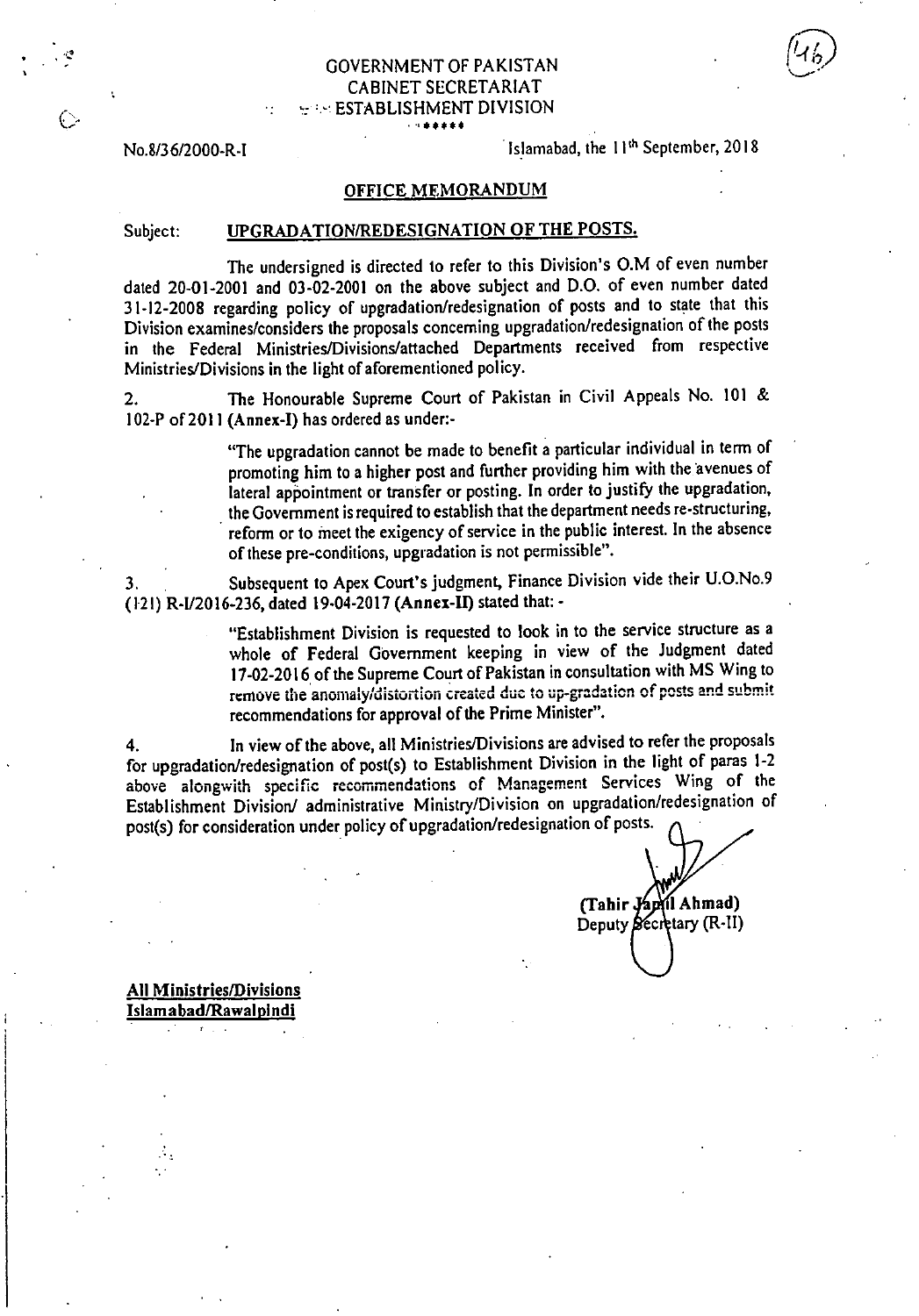### GOVERNMENT OF PAKISTAN CABINET SECETARIAT ESTABLISHMENT DIVISION «Ath

Islamabad, the 20th January, 2001

### No.F.8/36/2000-R.1

## OFFICE MEMORANDUM

### Subject:

 $\ddot{c}$ 

# UP-GRADATION /RE-DESIGNATION OF POSTS

It may also be pointed out that the  $\frac{np-\mu_1}{p}$ 

The undersigned is directed to say that, on a Summary submitted recently to the Chief Executive, he has pleased to approve the policy for up-gradation/re-designation of posts as indicated in the succeeding paragraphs.

|     | Henceforth, the up-gradation of posts shall be considered in the following cases only:                                                                                                                                                                                                                                                                  |
|-----|---------------------------------------------------------------------------------------------------------------------------------------------------------------------------------------------------------------------------------------------------------------------------------------------------------------------------------------------------------|
|     |                                                                                                                                                                                                                                                                                                                                                         |
| (a) | When it is considered necessary to up-grade certain posts in order to rationalize the<br>administrative structure of a Ministry/Division or a Department to make it more<br>effective or to bring about uniformity of pay scales of similar posts in different<br>organizations.                                                                        |
|     |                                                                                                                                                                                                                                                                                                                                                         |
| (b) | Where the duties and responsibilities attached to a post have considerably increased.                                                                                                                                                                                                                                                                   |
| (c) | Where pay scale of a post is considered grossly incommensurate with the<br>qualifications and experience prescribed for appointment to that post.                                                                                                                                                                                                       |
| (d) | Up-gradation of a post on personal basis may not be allowed except if any officer.<br>already holding on regular basis a higher grade post, is posted against a post,<br>carrying lower grade, due to exigencies of service.                                                                                                                            |
|     | Subject to the observance of the parameters referred to in sub-paras (a)-(d) above, the future                                                                                                                                                                                                                                                          |
|     |                                                                                                                                                                                                                                                                                                                                                         |
|     |                                                                                                                                                                                                                                                                                                                                                         |
|     | proposals for the up-gradation/re-designation of posts shall be processed as under:-                                                                                                                                                                                                                                                                    |
| (i) | The cases for up-gradation/re-designation of the posts in <b>BS-1 to 19</b> will be decided<br>by the Finance Division in consultation with the Establishment Division. However,<br>the decision about the proposed up-gradation/re-designation of posts in BPS-1 to 19<br>will be taken at the level of Secretary, Finance Division and the Secretary. |
|     | Establishment Division.<br>Let note in RPS. 20 and above will be                                                                                                                                                                                                                                                                                        |

 $(ii)$   $\rightarrow$  $\epsilon$  or a radation/re-designation of posts in BPS-20 and the concurrence submitted to the Chief Executive. for approval but after seeking the concurrence. the Finance Division and the Establishment Division.

> eradation of posts does not mean automatic up-Contd...P/2

4.

3.